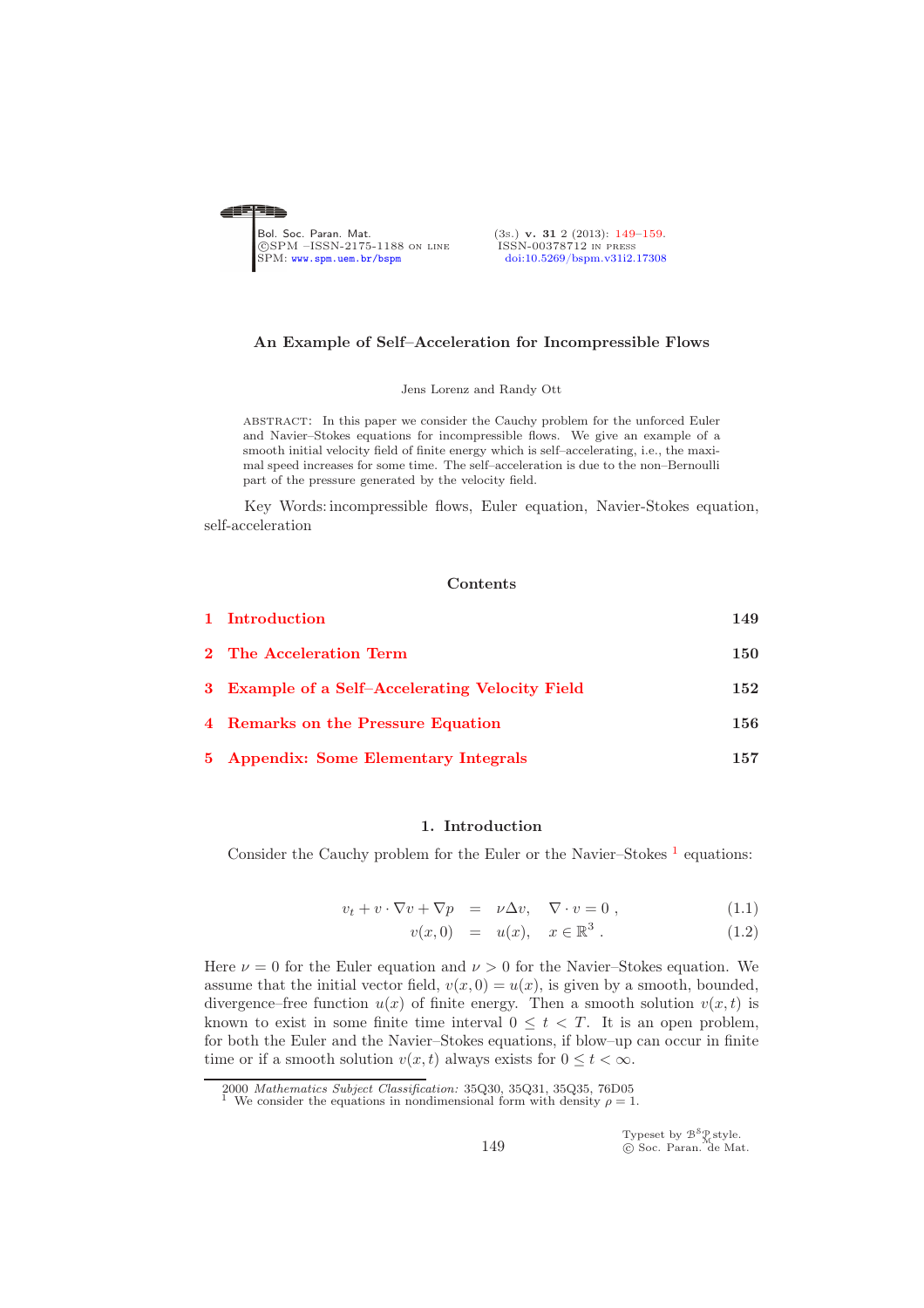Denote the spatial maximum norm by [2](#page-1-1)

$$
|v(\cdot,t)|_{\infty} = \sup_{x} |v(x,t)|.
$$

We will use the following terminology:

**Definition 1.1** The initial velocity field  $u = u(x)$  in [\(1.2\)](#page-0-3) is self-accelerating for equation [\(1.1\)](#page-0-3) if there is a time  $t_0 > 0$  so that

$$
|v(\cdot,t)|_{\infty} > |u|_{\infty} \quad \text{for} \quad 0 < t \le t_0 . \tag{1.3}
$$

We use the term *self*–accelerating since no forcing terms or inhomogeneous boundary conditions are present in the problem. As we will see in the next section, self–acceleration at time  $t = 0$ , if it occurs, is due to the pressure term  $\nabla p$  in [\(1.1\)](#page-0-3). Here  $p = p(x) = p(x, 0)$  is determined in terms of u by the Poisson equation <sup>[3](#page-1-2)</sup>

<span id="page-1-4"></span>
$$
-\Delta p = \sum_{i,j=1}^{3} D_i D_j(u_i u_j), \quad p(x) \to 0 \quad \text{as} \quad |x| \to \infty. \tag{1.4}
$$

Interest in self–accelerating flows is motivated by the (open) blow–up problem for the Navier–Stokes equation. [4](#page-1-3)

For the Navier–Stokes equations, it is known (see, for example, [\[1\]](#page-10-1) or [\[2\]](#page-10-2)) that if the maximal interval of existence of a smooth solution  $v(x, t)$  is  $0 \le t < t^*$  then

$$
\lim_{t \to t^*-} |v(\cdot, t)|_{\infty} = \infty.
$$

Therefore, if blow–up occurs, self–acceleration must occur at some time  $t$  less than t ∗ . What properties do self–accelerating flow–fields have? In Section 2 we give some simple properties.

We could not find any example of a self–accelerating flow field with finite energy in the literature. In Section 3 we give an explicit example for the Euler equation. A simple scaling argument then shows how one can obtain an example for the Navier–Stokes equation.

#### 2. The Acceleration Term

<span id="page-1-0"></span>Without loss of generality, we will assume that the maximal speed at time  $t = 0$ occurs at the point  $x = 0$ :

<sup>2</sup> With  $\langle a, b \rangle = \sum_{j=1}^{3} a_j b_j$  and  $|a| = \langle a, a \rangle^{1/2}$  we denote the Euclidean inner product and norm on  $\mathbb{R}^3$ .

<span id="page-1-2"></span><span id="page-1-1"></span><sup>&</sup>lt;sup>3</sup> We denote  $D_j = \partial/\partial x_j$ .

<span id="page-1-3"></span><sup>4</sup> This blow–up problem is one of the Millennium Problems chosen by the Clay Mathematics Institute. The official description by Charles Fefferman can be found at www.claymath.org/millennium.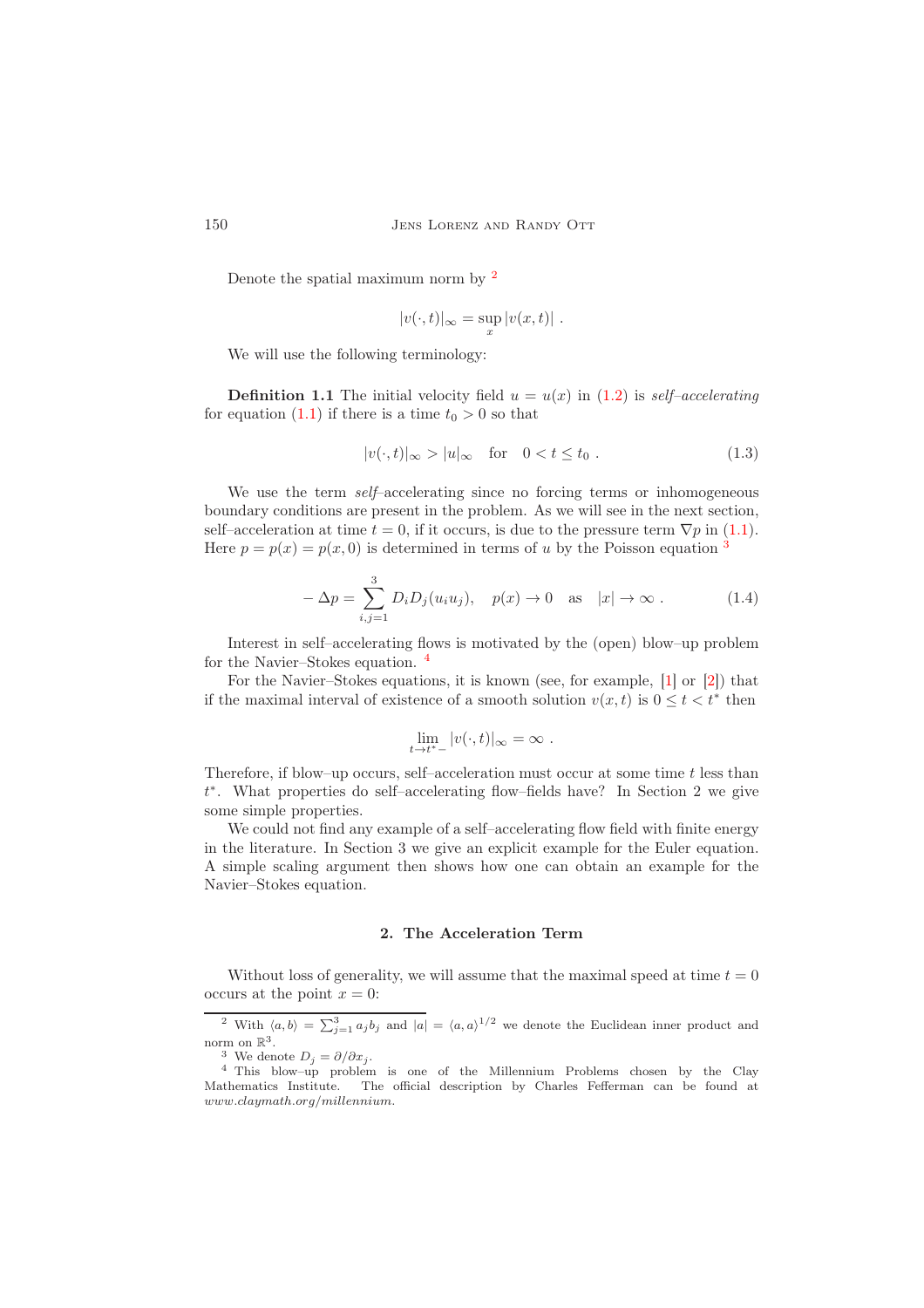$|u(0)| = |u|_{\infty}$ .

Then, since the function  $\phi(x) = \frac{1}{2} |u(x)|^2$  is maximal at  $x = 0$ , we have

<span id="page-2-0"></span>
$$
0 = D_j \phi(0) = \sum_{i=1}^{3} \left( u_i D_j u_i \right)(0)
$$
\n(2.5)

and

<span id="page-2-1"></span>
$$
0 \ge D_j^2 \phi(0) = \sum_{i=1}^3 \left( u_i D_j^2 u_i \right)(0) + \sum_{i=1}^3 (D_j u_i)^2(0) \tag{2.6}
$$

for  $j = 1, 2, 3$ . The vector field  $u(x)$  is self-accelerating if

<span id="page-2-2"></span>
$$
A := \frac{1}{2} \frac{d}{dt} |v(0, t)|^2 \Big|_{t=0} > 0 . \tag{2.7}
$$

We have, at  $x = 0, t = 0$ :

<span id="page-2-3"></span>
$$
A = \langle v, v_t \rangle
$$
  
= -\langle v, v \cdot \nabla v \rangle - \langle v, \nabla p \rangle + \nu \langle v, \Delta v \rangle  
=: C + P + \nu V (2.8)

Here the convection term is (at  $x = 0, t = 0$ ):

$$
C = -\sum_{i,j} v_j v_i D_j v_i = 0
$$

because of [\(2.5\)](#page-2-0). The viscous term is (at  $x = 0, t = 0$ ):

$$
V = \sum_{i,j} v_i D_j^2 v_i
$$
  
=  $\sum_j D_j^2 \phi(0) - \sum_{i,j} (D_j u_i)^2(0)$   
 $\leq 0$ 

because of  $(2.6)$ . Therefore, to obtain a vectorfield  $u(x)$  with  $A > 0$  (see  $(2.7)$ ) it is necessary that the pressure term  $P$  in  $(2.8)$  satisfies

<span id="page-2-4"></span>
$$
0 < P = -\langle u(0), \nabla p(0) \rangle \tag{2.9}
$$

The condition  $(2.9)$  is also sufficient for self-acceleration if  $\nu = 0$ , i.e., for the Euler equation. In the next section we will give an example of a velocity field  $u(x)$ which has maximal speed at the origin and satisfies  $(2.9)$ . Thus, this vector field is self–accelerating for the Euler equation.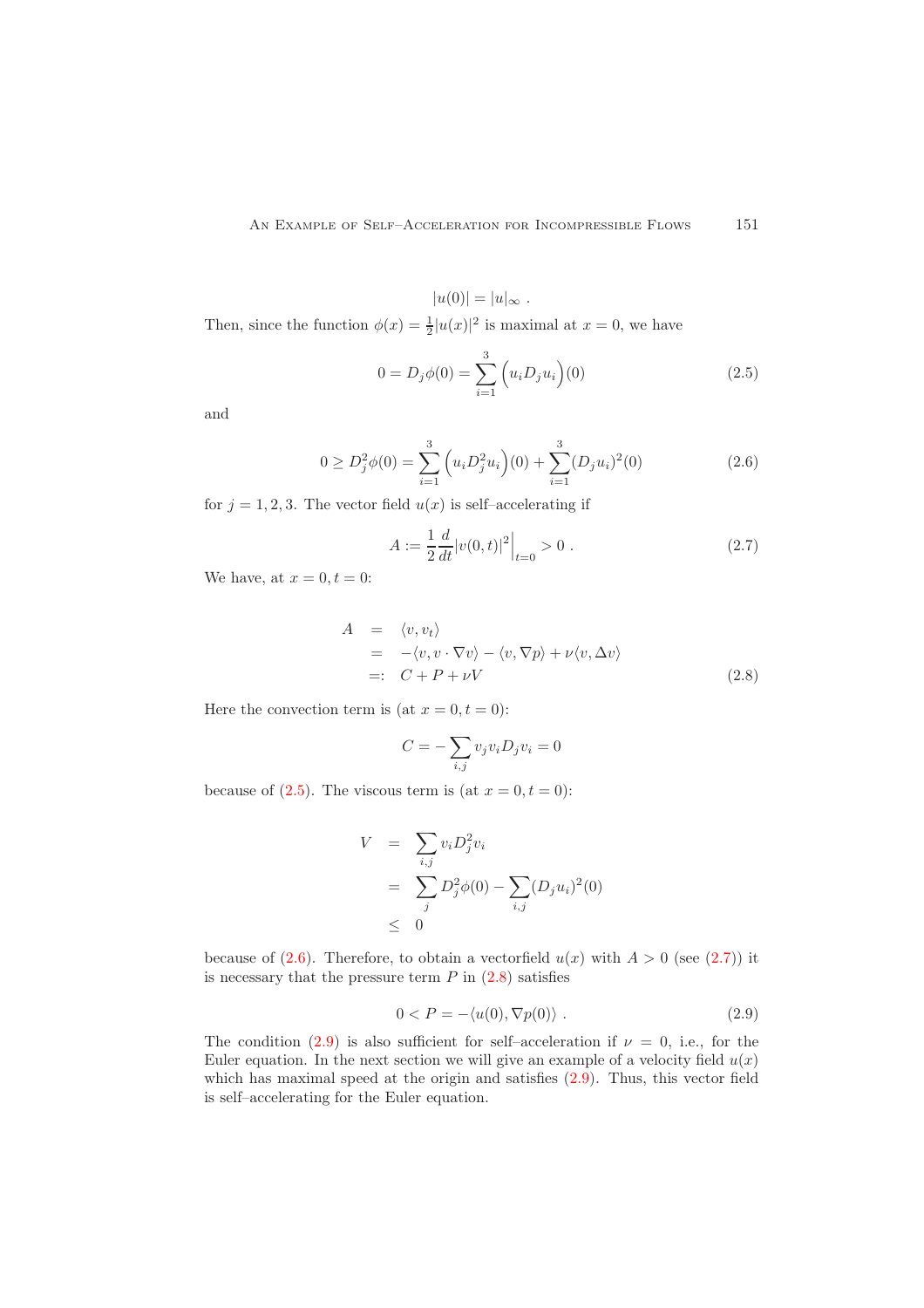# 3. Example of a Self–Accelerating Velocity Field

In this section we use the notation

$$
\mathbf{x} = (x, y, z)
$$

for the space variable. Define the velocity field  $u := \nabla \times \psi$  where

$$
\psi(x,y,z) = e^{-(x^2+y^2+z^2)} \begin{pmatrix} 4y \\ -x \\ xy \end{pmatrix} .
$$

It is clear that  $u$  is divergence free and  $u$  as well as all its derivatives lie in  $L_2$ .

Elementary calculations show that

<span id="page-3-1"></span>
$$
u(x,y,z) = e^{-(x^2+y^2+z^2)} \begin{pmatrix} x - 2xy^2 - 2xz \\ -y - 8yz + 2x^2y \\ -5 + 2x^2 + 8y^2 \end{pmatrix}
$$
 (3.10)

which yields

$$
u(0) = \left(\begin{array}{c} 0 \\ 0 \\ -5 \end{array}\right) .
$$

Furthermore, it is elementary to check that the function

$$
\phi(x, y, z) = \frac{1}{2} |u(x, y, z)|^2
$$

has a gradient which vanishes at the origin and has a negative definite Hessian at the origin:

$$
H = \phi''(0) = \begin{pmatrix} -138 & 0 & 0 \\ 0 & -258 & 0 \\ 0 & 0 & -100 \end{pmatrix}.
$$

This implies that the speed  $|u(x, y, z)|$  has a local maximum at the origin. A field plot of the velocity is shown in figure 1.

<span id="page-3-0"></span>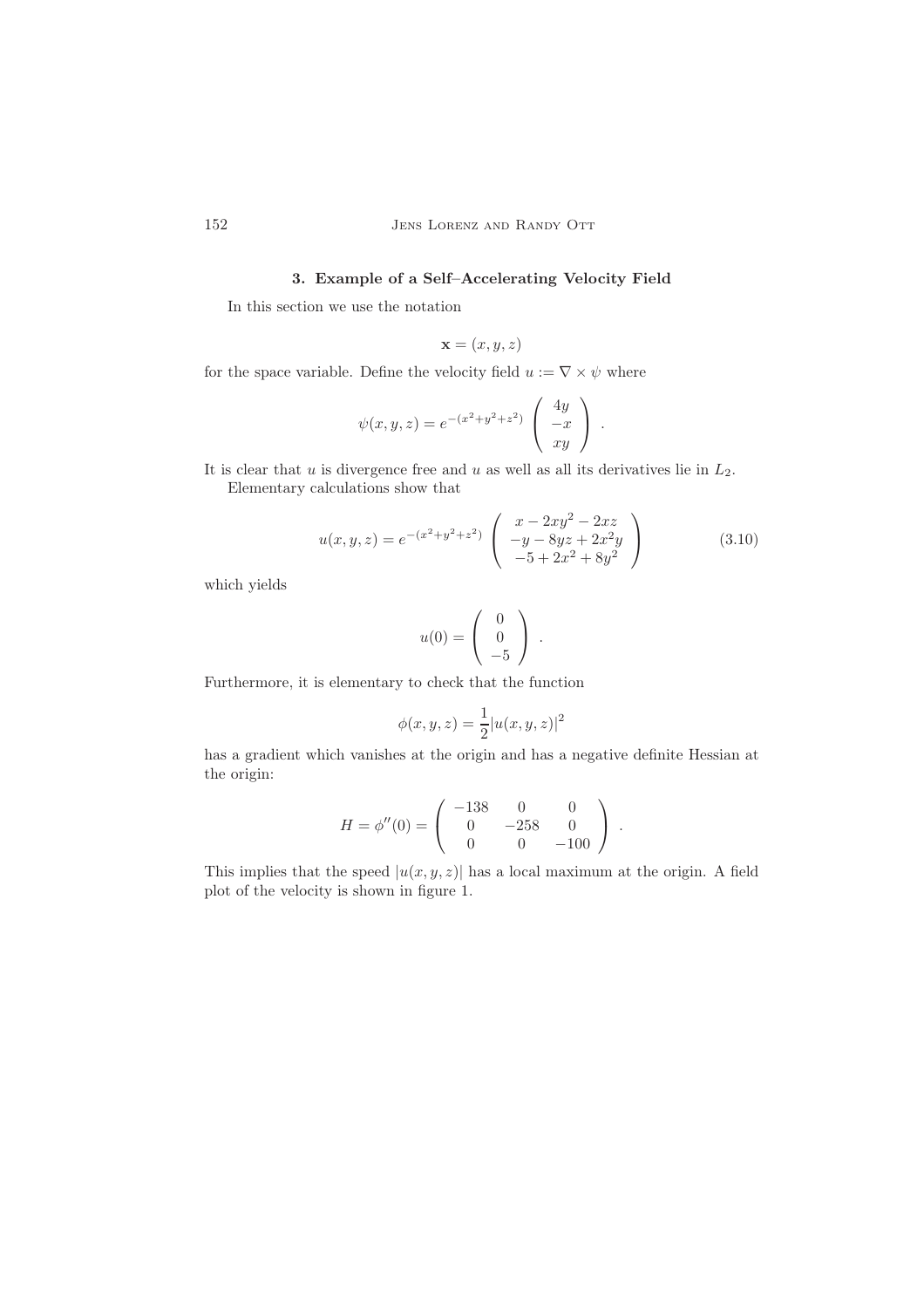

Figure 1: A Self-Accelerating Velocity Field

In fact, the local maximum is a global maximum as can be verified by numerical computations. See Figure 2.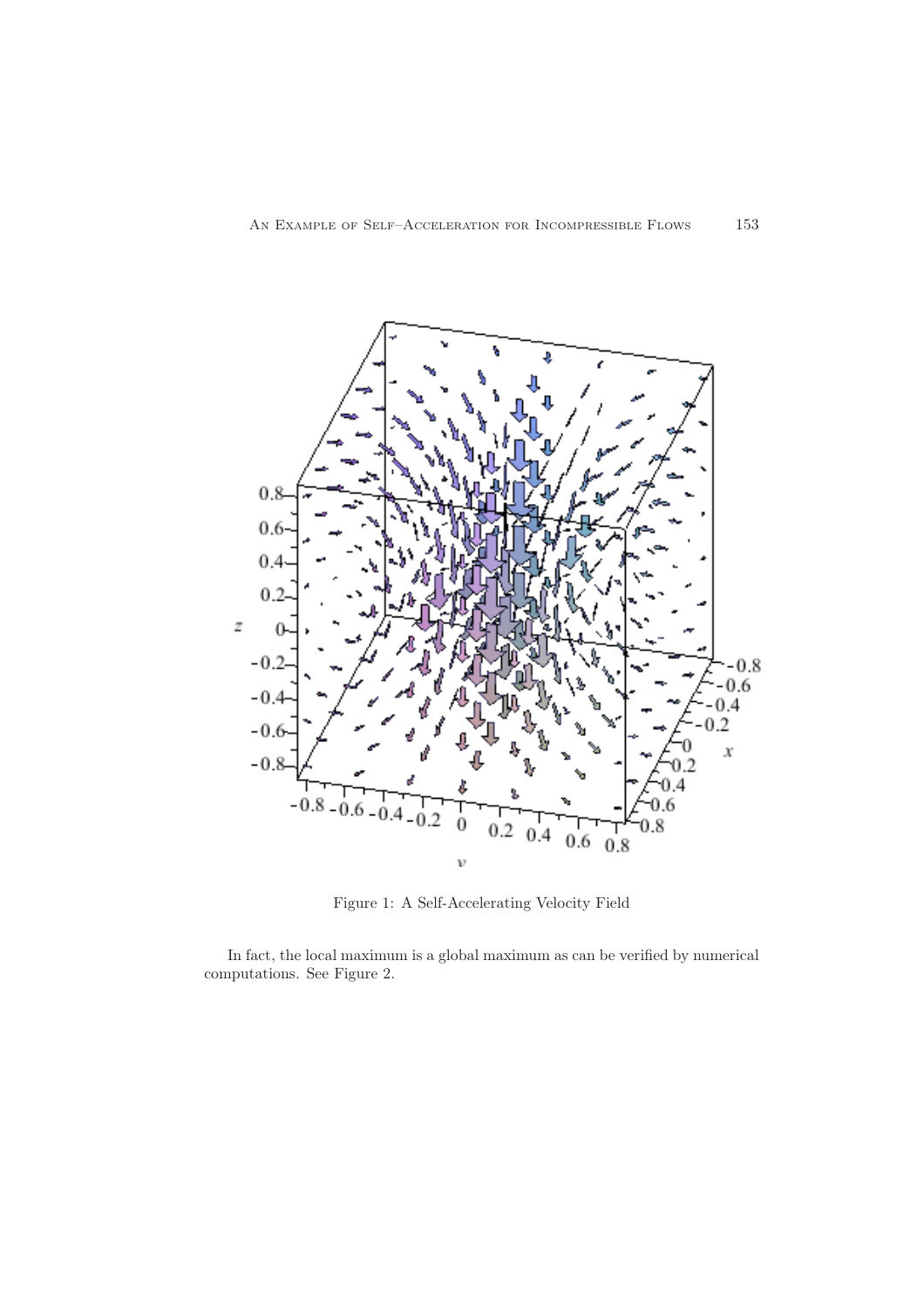

Figure 2: The function  $\max_{|x|=r} \frac{1}{2} |u(x)|^2$ 

For the above example, the pressure term  $P$  (see  $(2.9)$ ) becomes

$$
P = 5 \frac{\partial}{\partial z} p(x, y, z)|_{x=y=z=0}
$$

where the pressure  $p$  is determined by the Poisson equation  $(1.4)$ .

Let  $Q(x, y, z)$  denote the right–hand side of  $(1.4)$ . Then we have

$$
P = 5 \frac{\partial}{\partial z} p(x, y, z)|_{x=y=z=0}
$$
  
= 
$$
\frac{5}{4\pi} \int_{\mathbb{R}^3} \frac{\frac{\partial}{\partial z} Q(x, y, z)}{(x^2 + y^2 + z^2)^{1/2}} dxdydz
$$
  
= 
$$
-\frac{5}{4\pi} \int_{\mathbb{R}^3} \frac{zQ(x, y, z)}{(x^2 + y^2 + z^2)^{3/2}} dxdydz
$$
  
=: 
$$
J
$$

Elementary computations, for which we applied Maple, show that the right–hand side  $Q = \sum D_i D_j (u_i u_j)$  for the above example reads

$$
Q(x, y, z) = q(x, y, z)e^{-2(x^2 + y^2 + z^2)}
$$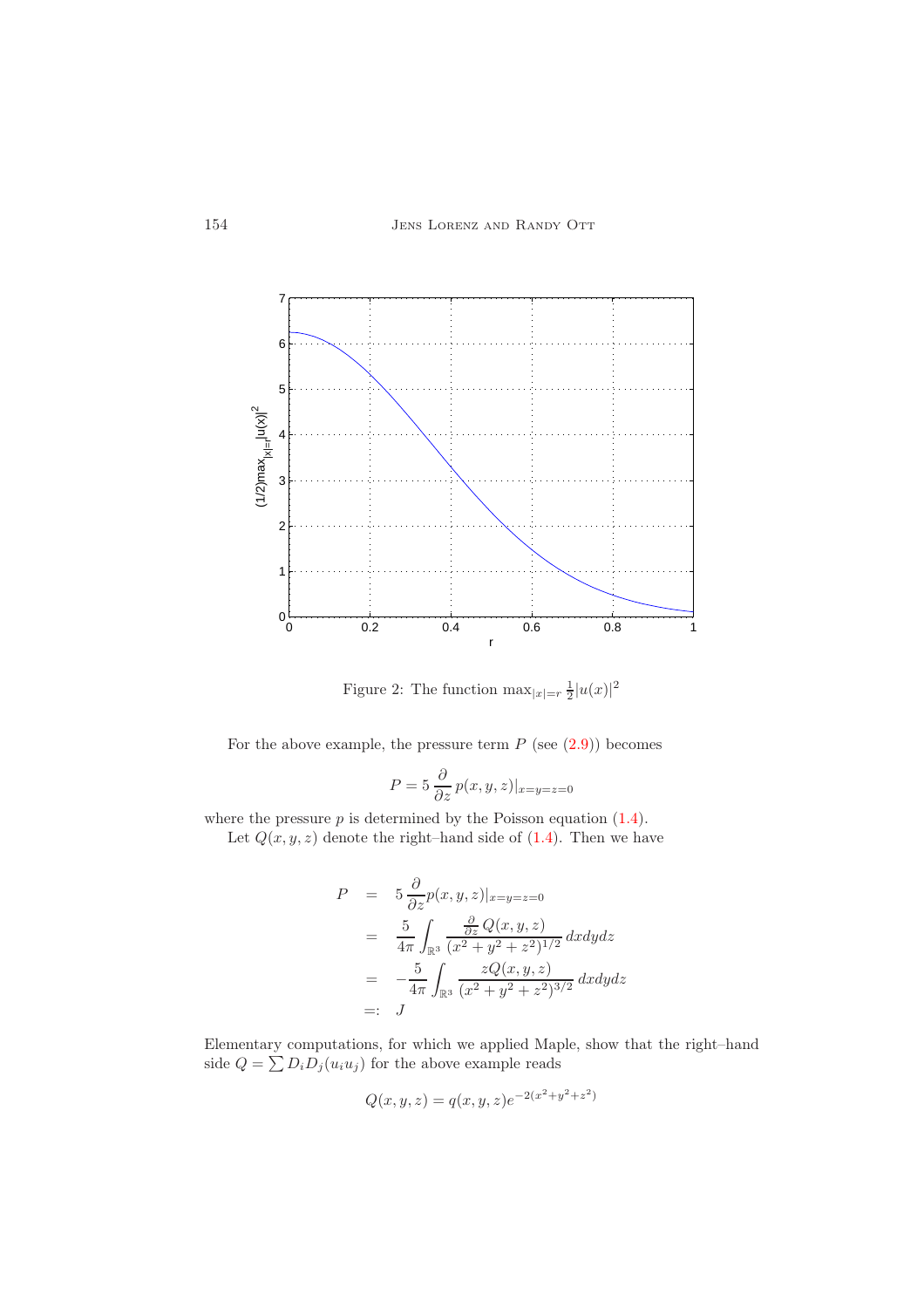where  $q$  is the polynomial

$$
q(x, y, z) = 2\left(-48x^2y^2z + 6z + 24y^2z - 36x^2z
$$

$$
-32x^2 - 212y^2 + 1 + 8x^2z^2 + 44x^2y^2 + 128y^2z^2
$$

$$
+ 12x^4 + 132y^4 + 84z^2 + 8x^2y^4 + 8x^4y^2\right)
$$

The first four terms in the formula for  $q(x, y, z)$  are antisymmetric in z whereas the remaining terms are symmetric in  $z$ . Therefore, noting the factor  $z$  in the integrand of the integral J, only the first four terms of  $q(x, y, z)$  lead to a non-zero contribution in J.

One obtains

$$
J = J_1 + J_2 + J_3 + J_4
$$

where (see the Appendix)

$$
J_1 = -\frac{5 \cdot 96}{4\pi} \int_{\mathbb{R}^3} \frac{x^2 y^2 z^2 e^{-2(x^2 + y^2 + z^2)}}{(x^2 + y^2 + z^2)^{3/2}} dx dy dz
$$
  
=  $-\frac{5 \cdot 96}{4\pi} \int_0^\infty r^5 e^{-2r^2} dr \int_0^\pi \cos^2 \theta \sin^5 \theta d\theta \int_0^{2\pi} \sin^2 \phi \cos^2 \phi d\phi$   
=  $-\frac{4}{7}$ 

Similarly,

$$
J_2 = \frac{5 \cdot 12}{4\pi} \int_{\mathbb{R}^3} \frac{z^2 e^{-2(x^2 + y^2 + z^2)}}{(x^2 + y^2 + z^2)^{3/2}} dx dy dz
$$
  
\n
$$
= 5
$$
  
\n
$$
J_3 = \frac{5 \cdot 48}{4\pi} \int_{\mathbb{R}^3} \frac{y^2 z^2 e^{-2(x^2 + y^2 + z^2)}}{(x^2 + y^2 + z^2)^{3/2}} dx dy dz
$$
  
\n
$$
= 2
$$
  
\n
$$
J_4 = -\frac{5 \cdot 72}{4\pi} \int_{\mathbb{R}^3} \frac{x^2 z^2 e^{-2(x^2 + y^2 + z^2)}}{(x^2 + y^2 + z^2)^{3/2}} dx dy dz
$$
  
\n
$$
= -3
$$

Therefore,

$$
J=-\frac{4}{7}+5+2-3=\frac{24}{7}>0\;.
$$

**Lemma 3.1.** Let u denote the velocity field  $(3.10)$ . Then its speed  $|u(\mathbf{x})|$  is maximal at  $x = 0$  and if p is the pressure corresponding to u (see [\(1.4\)](#page-1-4)) then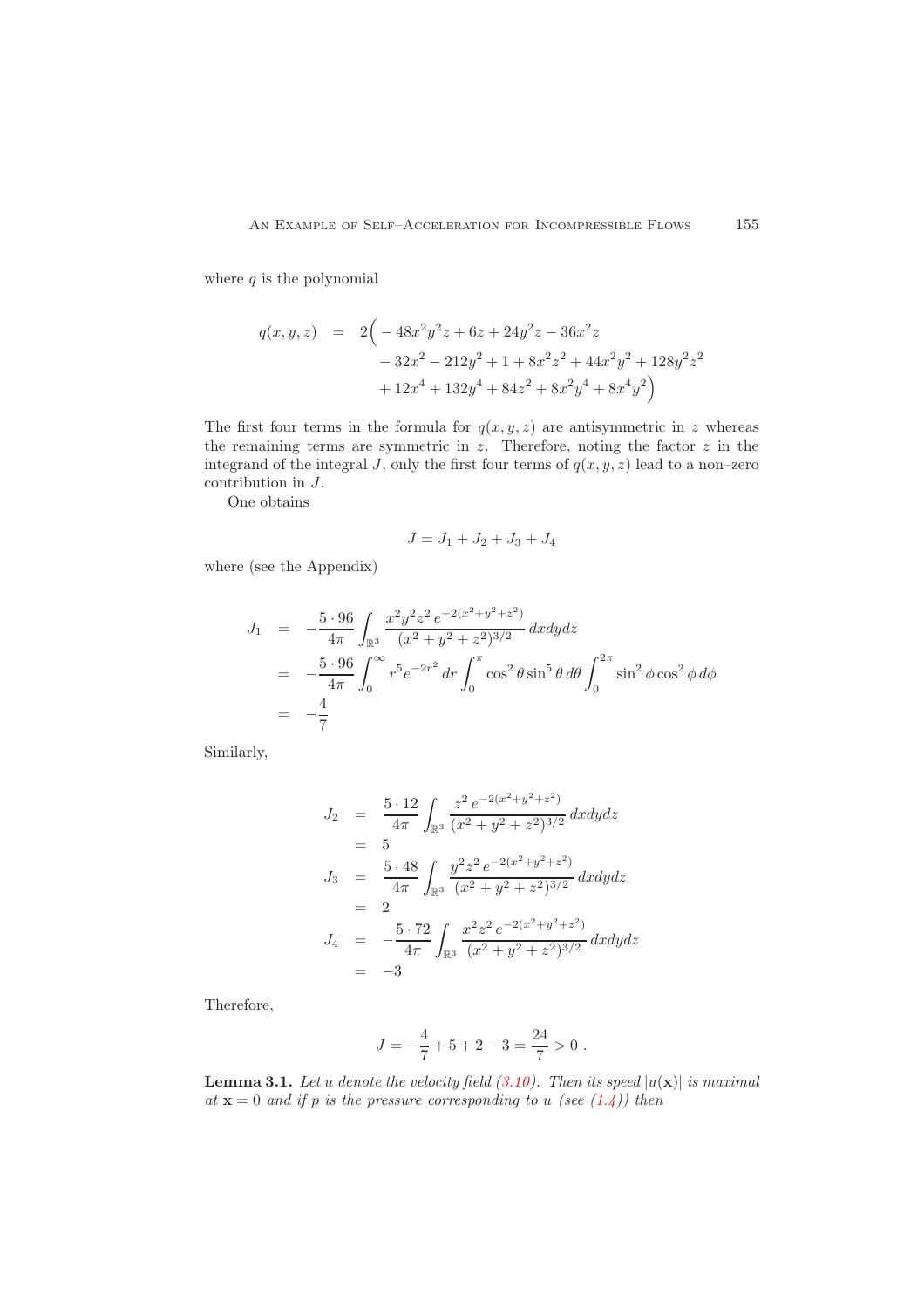$$
P = -\langle u(0), \nabla p(0) \rangle = \frac{24}{7} > 0.
$$

Therefore, u is self–accelerating for the Euler equation.

Scaling argument for Navier–Stokes. Let  $\lambda > 0$  denote a scaling parameter and let  $u$  denote the velocity field  $(3.10)$ . We set

$$
u_{\lambda}(\mathbf{x}) = \lambda u(\mathbf{x}) \ .
$$

Then the pressure determined by  $u_{\lambda}$  is  $p_{\lambda} = \lambda^2 p$  and the term corresponding to P (see [\(2.9\)](#page-2-4)) is  $P_{\lambda} = \lambda^3 P$ . If

$$
V_{\lambda} = \langle u_{\lambda}(0), \Delta u_{\lambda}(0) \rangle
$$

denotes the viscous term corresponding to  $u_{\lambda}$  (see [\(2.8\)](#page-2-3)) then  $V_{\lambda} = \lambda^2 V$ . Therefore, the acceleration term (see [\(2.8\)](#page-2-3)) corresponding to  $u_\lambda$  is

$$
A_{\lambda} = \lambda^3 P + \nu \lambda^2 V.
$$

Since  $P > 0$  it follows that  $A_{\lambda} > 0$  for sufficiently large  $\lambda$ .

<span id="page-7-0"></span>**Theorem 3.1.** Let u denote the velocity field [\(3.10\)](#page-3-1) and let  $u_{\lambda}(\mathbf{x}) = \lambda u(\mathbf{x})$ . If  $\lambda > 0$  is large enough, then  $u_{\lambda}$  is self-accelerating for the Navier-Stokes equation.

# 4. Remarks on the Pressure Equation

If  $p$  is the pressure in the Navier–Stokes equation then

$$
\begin{array}{rcl}\n-\Delta p & = & \nabla \cdot (u \cdot \nabla u) \\
 & = & \sum (D_i u_j)(D_j u_i) \\
 & = & \sum D_i D_j (u_i u_j) \\
 & = & Q\n\end{array}
$$

Using the vector identity

$$
\nabla(F \cdot G) = F \cdot \nabla G + G \cdot \nabla F + F \times (\nabla \times G) + G \times (\nabla \times F)
$$

with  $F = G = u$  and taking the divergence yields

$$
\nabla \cdot (u \cdot \nabla u) = \frac{1}{2} \Delta (|u|^2) + \nabla \cdot (\omega \times u) .
$$

Therefore,

$$
-\Delta p = Q = \frac{1}{2}\Delta (|u|^2) + \nabla \cdot (\omega \times u) ,
$$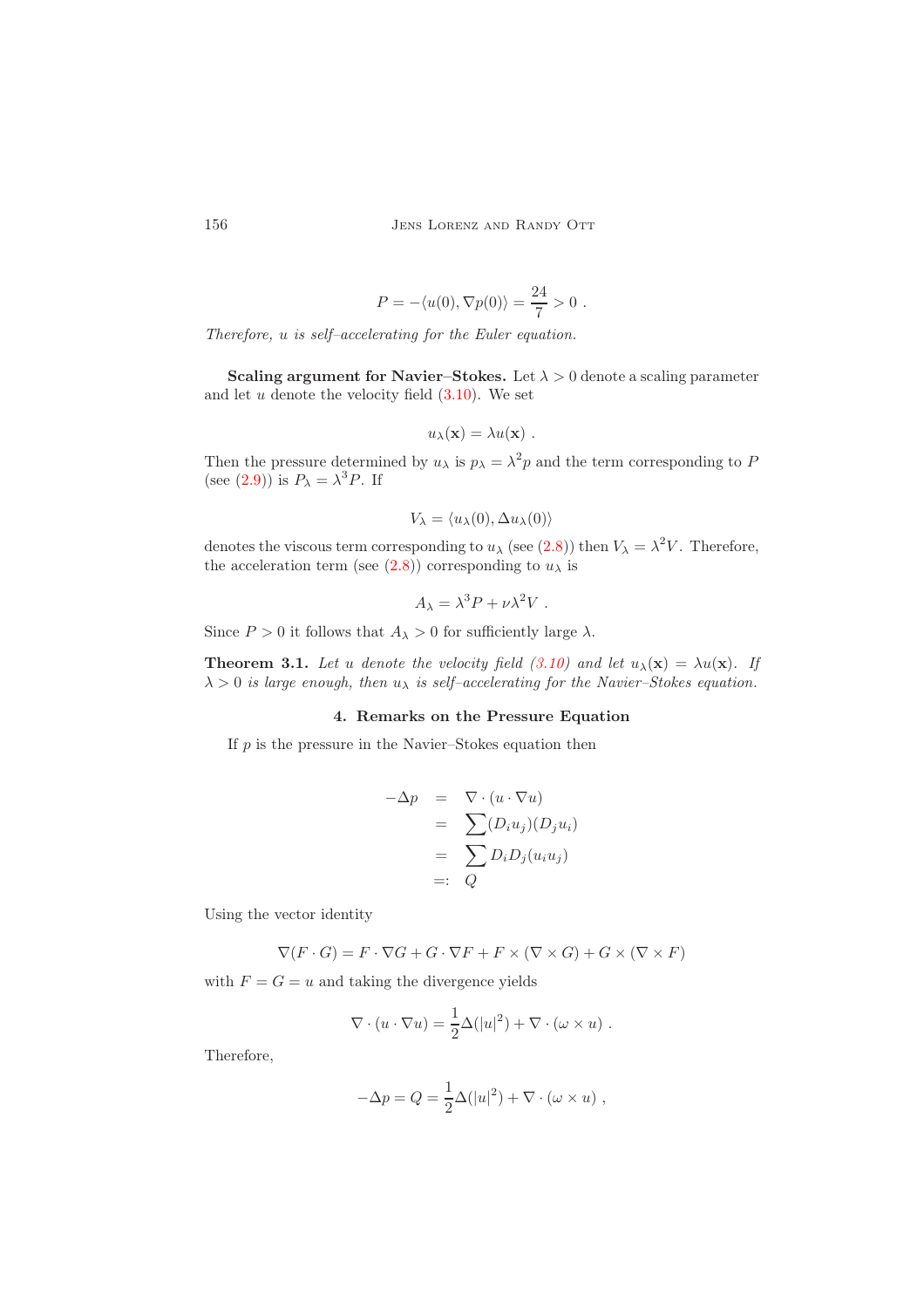i.e.,

$$
-\Delta(p+\frac{1}{2}|u|^2) = \nabla \cdot (\omega \times u) .
$$

If one defines  $q(x)$  by

$$
-\Delta q = \nabla \cdot (\omega \times u), \quad q(x) \to 0 \quad \text{as} \quad |x| \to \infty ,
$$

then

$$
p = -\frac{1}{2}|u|^2 + q \ .
$$

One may call

$$
p_B = -\frac{1}{2}|u|^2
$$

the Bernoulli–part of  $p$  and

$$
q=p_{nB}
$$

the non–Bernoulli–part of  $p$ . (Note that we have nondimensionalized the Navier– Stokes equations and assumed the density to be one. In dimensional variables one has  $p_B = -\frac{\rho}{2}|u|^2$  where  $\rho$  is density.)

The Bernoulli–part  $p_B = -\frac{1}{2}|u|^2$  of p is irrelevant for determining the crucial quantity P (see [\(2.9\)](#page-2-4)): If the speed  $|u(x)|$  has a maximum at any point  $x = x_0$ , then the gradient of  $p_B$  is zero at  $x = x_0$ .

For the non–Bernoulli part  $q = p_{nB}$  we have

$$
\begin{array}{rcl}\n-\Delta q & = & \nabla \cdot (\omega \times u) \\
& = & u \cdot (\nabla \times \omega) - |\omega|^2\n\end{array}
$$

<span id="page-8-0"></span>showing the importance of vorticity for self–acceleration.

# 5. Appendix: Some Elementary Integrals

The evaluation of  $\nabla p(0)$  leads to integrals of the form

$$
J_{klm} = \int_{\mathbb{R}^3} x^{2k} y^{2l} z^{2m} r^{-3} e^{-2r^2} dx dy dz
$$

where

$$
r^2 = x^2 + y^2 + z^2
$$

and where  $k, l, m$  are nonnegative integers with

$$
N := k + l + m \ge 1 .
$$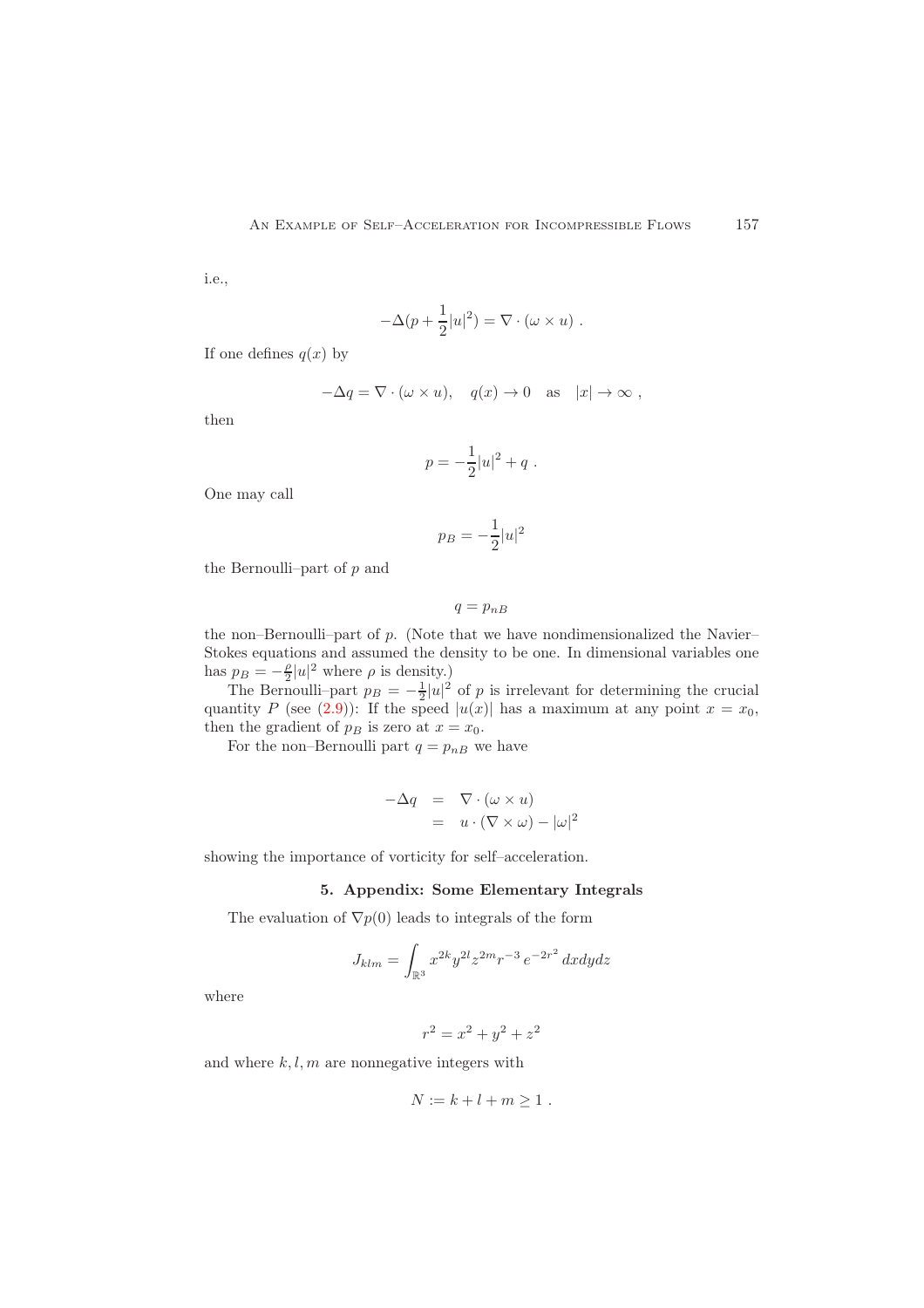In spherical coordinates:

$$
x = r \sin \theta \cos \phi
$$
  
\n
$$
y = r \sin \theta \sin \phi
$$
  
\n
$$
z = r \cos \theta
$$
  
\n
$$
dV = r^2 \sin \theta \, dr d\theta d\phi
$$

Therefore,

$$
J_{klm} = \int_0^\infty r^{2N-1} e^{-r^2} dr \cdot \int_0^\pi \sin^{2k+2l+1} \theta \cos^{2m} \theta d\theta \cdot \int_0^{2\pi} \cos^{2k} \phi \sin^{2l} \phi d\phi.
$$

Here

$$
J_r(N) = \int_0^\infty r^{2N-1} e^{-r^2} dr
$$
  
=  $\frac{1}{4} \int_0^\infty r^{2N-2} (4re^{-2r^2}) dr$   $(2r^2 = s, 4r dr = ds)$   
=  $\frac{1}{4} \int_0^\infty (s/2)^{N-1} e^{-s} ds$   
=  $\frac{\Gamma(N)}{2^{N+1}}$ 

In particular,

$$
J_r(1) = \frac{1}{4}
$$
,  $J_r(2) = J_r(3) = \frac{1}{8}$ .

The angular integrals lead to Euler's Beta–function,

$$
B(\alpha, \beta) = 2 \int_0^{\pi/2} \sin^{2\alpha - 1} s \cos^{2\beta - 1} s ds
$$

$$
= \frac{\Gamma(\alpha)\Gamma(\beta)}{\Gamma(\alpha + \beta)}
$$

One obtains

$$
J_{\theta}(k, l, m) = \int_0^{\pi} \sin^{2k+2l+1} \theta \cos^{2m} \theta d\theta
$$

$$
= 2 \int_0^{\pi/2} \sin^{2k+2l+1} \theta \cos^{2m} \theta d\theta
$$

$$
= B(k+l+1, m+\frac{1}{2})
$$